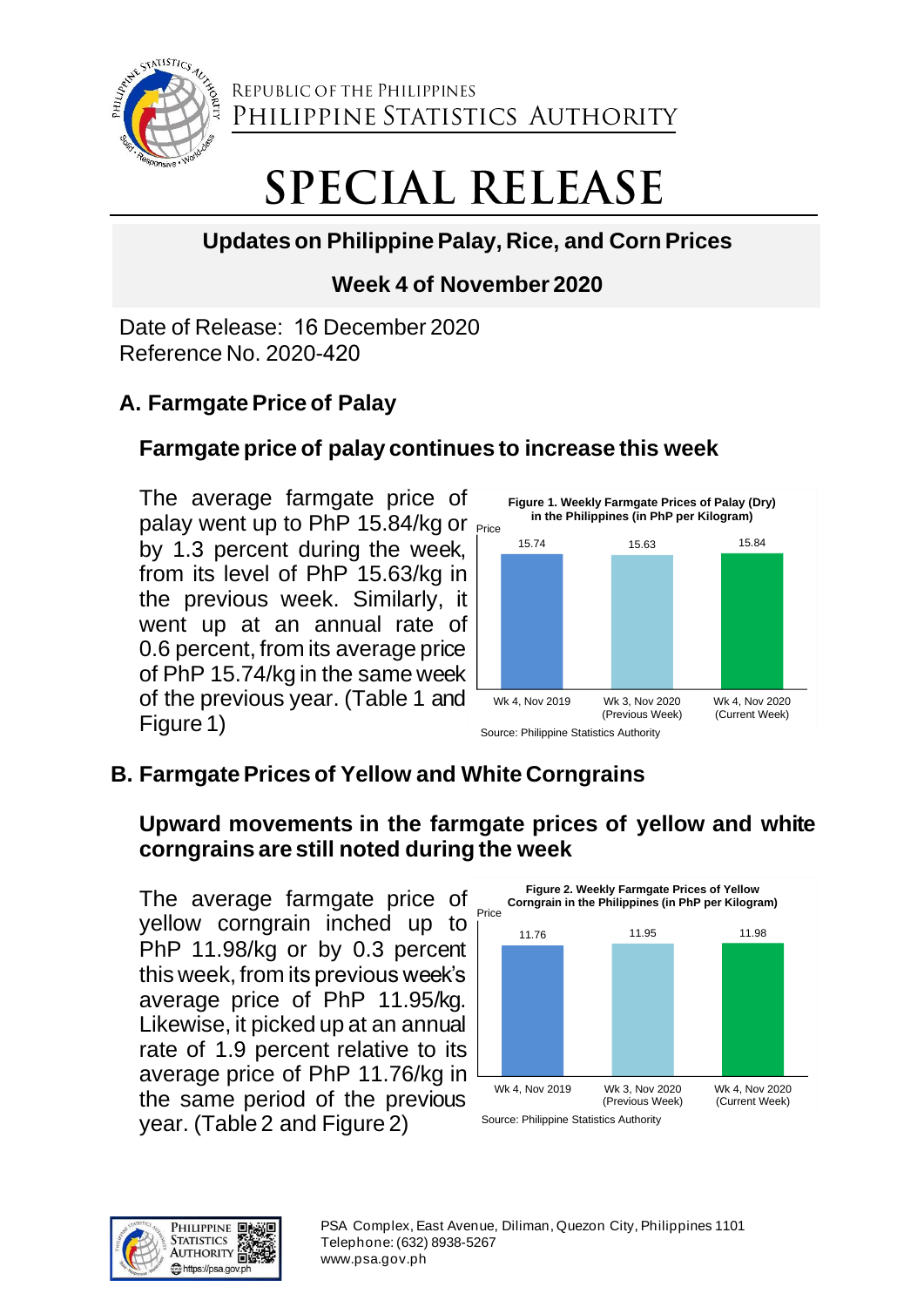The average farmgate price of white corngrain advanced further to PhP 13.08/kg or by 0.4 percent during the week, from its previous week's level of PhP 13.03/kg. On the other hand, it decreased annually at a rate of -2.5 percent, from its average price of PhP 13.42/kg during the same period of the previous year. (Table 2 and Figure 3)



#### **C. Wholesale and Retail Prices of Well Milled Rice**

#### **Both wholesale and retail prices of well milled rice remain stable during the week**

The average wholesale price of well milled rice retained its previous week's level of PhP 37.64/kg during the week. On an annual basis, it went up further at a rate of 1.3 percent, from its average price of PhP 37.15/kg during the same period of the previous year. (Table 1 and Figure 4)

At the retail trade, the average price of well milled rice also remained at its previous week's level of PhP 41.29/kg during the period. Meanwhile, it dropped at an annual rate of -0.5 percent, from its price level of PhP 41.49/kg in the same week of the previous year. (Table 1 and Figure 5)



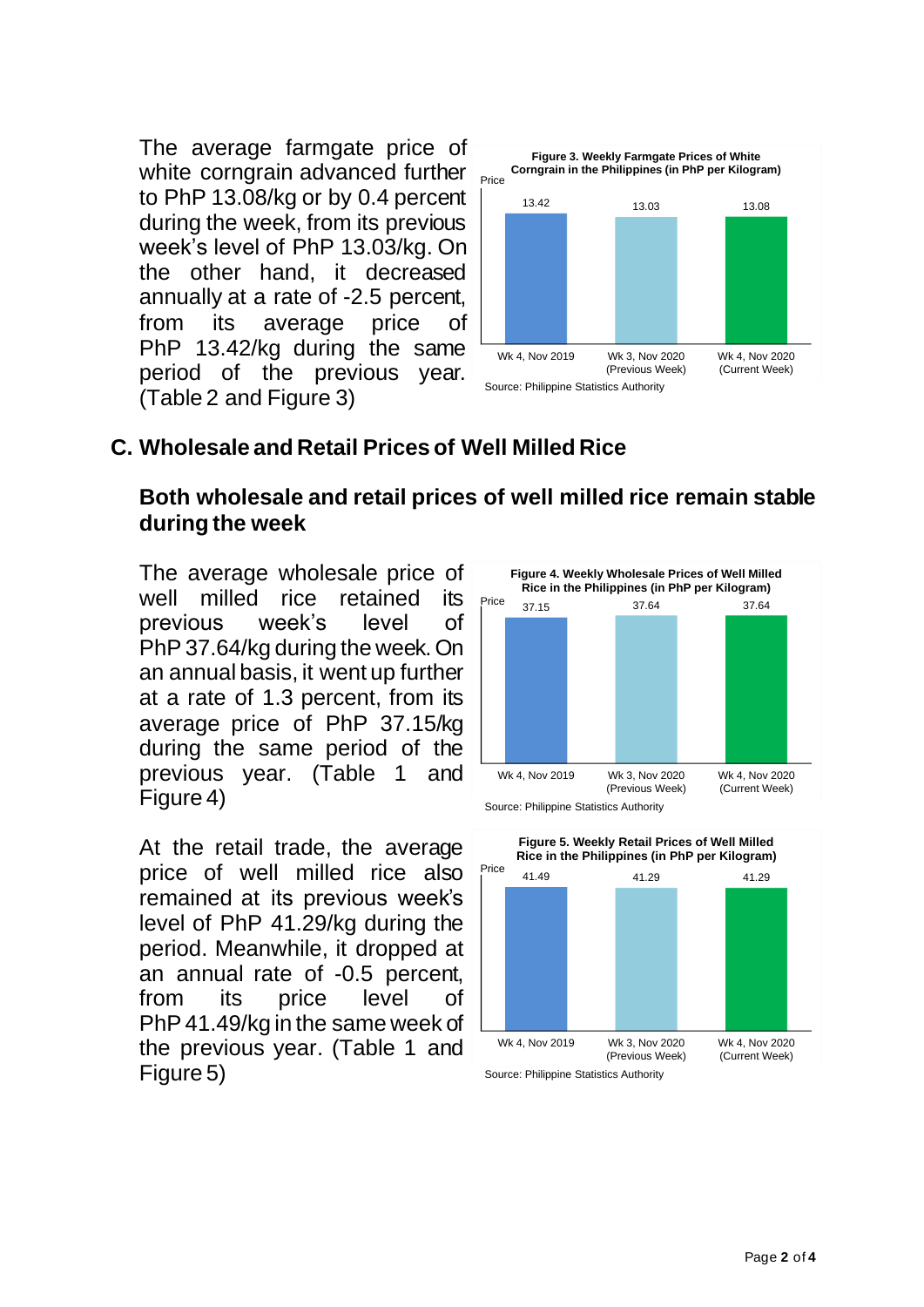## **D. Wholesale and Retail Prices of Regular Milled Rice**

#### **Regular milled rice continues to exhibit higher wholesale and retail prices during the week**

From its level of PhP 33.52/kg in the previous week, the average wholesale price of regular milled rice increased to PhP 33.62/kg or by 0.3 percent during the week. Similarly, on an annual basis, it increased further by 2.0 percent, from its average price of PhP 32.96/kg in the same week of the previous year. (Table 1 and Figure 6)

Similar to the trend of the wholesale trade, the average retail price of regular milled rice inched up to PhP 36.43/kg or by 0.1 percent this week, from its previous week's price of PhP 36.39/kg. It likewise moved upward at an annual rate of 0.5 percent from PhP 36.24/kg during the same week of the previous year. (Table 1 and Figure 7)





#### **E. Wholesale and Retail Prices of Yellow Corngrain**

#### **Both wholesale and retail prices of yellow corngrain register downward movements during the week**

yellow corngrain declined to Price The average wholesale price of PhP 19.54/kg or by -0.3 percent during the week, from its previous week's level of PhP 19.59/kg. It also dropped at an annual rate of -8.4 percent from its average price of PhP 21.34/kg during the same week of the previous year. (Table 2 and Figure 8)